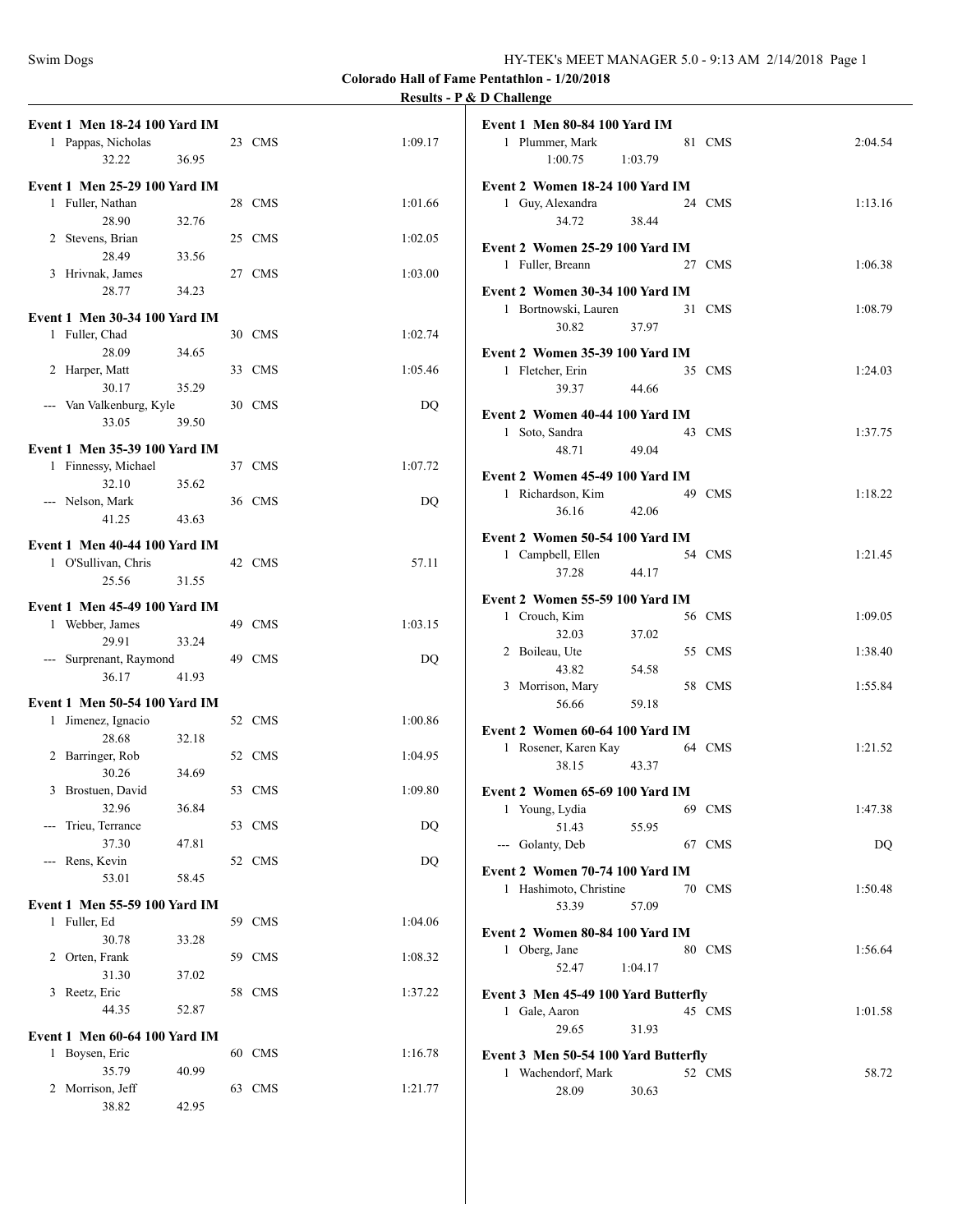| Event 3 Men 55-59 100 Yard Butterfly                   |                  |                | Even                 |
|--------------------------------------------------------|------------------|----------------|----------------------|
| 1 Guy, Kerry<br>30.55<br>35.06                         | 56 CMS           | 1:05.61        | $\mathbf{1}$         |
|                                                        |                  |                | Even                 |
| Event 5 Men 18-24 50 Yard Freestyle<br>1 Korman, Jules | 22 CMS           | 26.36          | $\mathbf{1}$         |
| 2 Pappas, Nicholas                                     | 23 CMS           | 28.46          | Even                 |
| Event 5 Men 25-29 50 Yard Freestyle                    |                  |                | $\mathbf{1}$         |
| 1 Stevens, Brian                                       | 25 CMS           | 21.36          | Even                 |
| 2 Hrivnak, James                                       | 27 CMS           | 24.98          | 1                    |
| 3 Fuller, Nathan                                       | 28 CMS           | 25.43          | Even                 |
| 4 Fulcomer, Vance                                      | 26 CMS           | 25.89          | $\mathbf{1}$         |
| Event 5 Men 30-34 50 Yard Freestyle                    |                  |                | Even                 |
| 1 Fuller, Chad                                         | 30 CMS           | 24.44          | 1                    |
| 2 Harper, Matt                                         | 33 CMS           | 24.50          | $\overline{c}$       |
| 3 Van Valkenburg, Kyle                                 | 30 CMS           | 27.27          | 3                    |
| Event 5 Men 35-39 50 Yard Freestyle                    |                  |                | $\overline{4}$       |
| 1 Harbuck, Andrew A                                    | 37 CMS           | 25.46          | 5                    |
| 2 Finnessy, Michael                                    | 37 CMS           | 25.92          | Even                 |
| 3 Despain, Matt                                        | 39 CMS           | 34.70          | 1                    |
| Event 5 Men 40-44 50 Yard Freestyle                    |                  |                | Even                 |
| 1 O'Sullivan, Chris                                    | 42 CMS           | 23.19          | 1                    |
| 2 Jones, Ryan                                          | 41 CMS           | 27.90          | 2                    |
| Event 5 Men 45-49 50 Yard Freestyle                    |                  |                | 3                    |
| 1 Webber, James                                        | 49 CMS           | 25.29          | $\overline{4}$       |
| 2 Surprenant, Raymond                                  | 49 CMS           | 29.90          | Even                 |
| Event 5 Men 50-54 50 Yard Freestyle                    |                  |                | $\mathbf{1}$         |
| 1 Barringer, Rob                                       | 52 CMS           | 25.50          | Even                 |
| 2 Brostuen, David                                      | 53 CMS           | 28.43          | 1                    |
| 3 Maynard, Charles                                     | 52 CMS           | 28.84          | 2                    |
| 4 Trieu, Terrance                                      | 53 CMS           | 31.07          | Even                 |
| 5 Rens, Kevin                                          | 52 CMS           | 36.52          | 1                    |
| Event 5 Men 55-59 50 Yard Freestyle                    |                  |                | Even                 |
| 1 Fuller, Ed                                           | 59 CMS           | 25.35          | 1                    |
| 2 Orten, Frank                                         | 59 CMS           | 26.30          |                      |
| 3 Guy, Kerry                                           | 56 CMS           | 26.67          |                      |
| 4 Cattles, Steve                                       | 58 CMS           | 31.43          | Even<br>1            |
| 5 Reetz, Eric                                          | 58 CMS           | 34.34          |                      |
| Event 5 Men 60-64 50 Yard Freestyle                    |                  |                |                      |
| 1 Waterbury, Stuart                                    | 64 CMS           | 25.71          | Even<br>$\mathbf{1}$ |
| 2 Pedelty, Jeffery<br>3 Donahoo, Don                   | 60 CMS           | 27.90          |                      |
| 4 Boysen, Eric                                         | 63 CMS<br>60 CMS | 28.18<br>29.15 | 2                    |
| 5 Morrison, Jeff                                       | 63 CMS           | 29.38          |                      |
|                                                        |                  |                | 3                    |
| Event 5 Men 70-74 50 Yard Freestyle                    |                  |                |                      |
| 1 Zaparanick, Robert                                   | 72 CMS           | 39.57          | Even                 |
| Event 5 Men 80-84 50 Yard Freestyle                    |                  |                | $\mathbf{1}$         |
| 1 Plummer, Mark                                        | 81 CMS           | 43.47          |                      |
| Event 6 Women 18-24 50 Yard Freestyle                  |                  |                | Even                 |
| 1 Guy, Alexandra                                       | 24 CMS           | 26.60          | 1                    |
| Event 6 Women 25-29 50 Yard Freestyle                  |                  |                |                      |
| 1 Fuller, Breann                                       | 27 CMS           | 26.63          |                      |
|                                                        |                  |                |                      |

|   | Event 6 Women 30-34 50 Yard Freestyle                         |       |        |         |
|---|---------------------------------------------------------------|-------|--------|---------|
|   | 1 Bortnowski, Lauren                                          |       | 31 CMS | 25.79   |
|   | Event 6 Women 35-39 50 Yard Freestyle                         |       |        |         |
|   | 1 Fletcher, Erin                                              |       | 35 CMS | 32.32   |
|   |                                                               |       |        |         |
|   | Event 6 Women 40-44 50 Yard Freestyle<br>1 Soto, Sandra       |       | 43 CMS | 36.39   |
|   |                                                               |       |        |         |
|   | Event 6 Women 45-49 50 Yard Freestyle                         |       |        |         |
|   | 1 Richardson, Kim                                             |       | 49 CMS | 29.71   |
|   | Event 6 Women 50-54 50 Yard Freestyle                         |       |        |         |
|   | 1 Campbell, Ellen                                             |       | 54 CMS | 30.22   |
|   | Event 6 Women 55-59 50 Yard Freestyle                         |       |        |         |
|   | 1 Crouch, Kim                                                 |       | 56 CMS | 27.82   |
|   | 2 Garnier, Kathy                                              |       | 57 CMS | 28.11   |
|   | 3 Boileau, Ute                                                |       | 55 CMS | 35.44   |
|   | 4 Morrison, Mary                                              |       | 58 CMS | 43.93   |
|   | 5 Harris, Lisa                                                |       | 56 CMS | 59.99   |
|   |                                                               |       |        |         |
|   | Event 6 Women 60-64 50 Yard Freestyle<br>1 Rosener, Karen Kay |       | 64 CMS | 31.42   |
|   |                                                               |       |        |         |
|   | Event 6 Women 65-69 50 Yard Freestyle                         |       |        |         |
|   | 1 Shaffer, Cynthia                                            |       | 67 CMS | 31.34   |
|   | 2 Cunningham, Marion                                          |       | 66 CMS | 32.08   |
|   | 3 Young, Lydia                                                |       | 69 CMS | 40.19   |
|   | 4 Golanty, Deb                                                |       | 67 CMS | 46.68   |
|   | Event 6 Women 70-74 50 Yard Freestyle                         |       |        |         |
| 1 | Hashimoto, Christine                                          |       | 70 CMS | 41.74   |
|   | Event 6 Women 75-79 50 Yard Freestyle                         |       |        |         |
|   | 1 Poirot, Elisabeth                                           |       | 78 CMS | 46.68   |
|   | 2 Emmons, Sara                                                |       | 75 CMS | 53.56   |
|   |                                                               |       |        |         |
|   | Event 6 Women 80-84 50 Yard Freestyle                         |       |        |         |
|   | 1 Oberg, Jane                                                 |       | 80 CMS | 42.39   |
|   | Event 7 Men 18-24 100 Yard Backstroke                         |       |        |         |
|   | 1 Korman, Jules                                               |       | 22 CMS | 1:10.22 |
|   | 33.59                                                         | 36.63 |        |         |
|   | Event 7 Men 40-44 100 Yard Backstroke                         |       |        |         |
|   | 1 Jones, Ryan                                                 |       | 41 CMS | 1:15.09 |
|   | 35.43                                                         | 39.66 |        |         |
|   | Event 7 Men 45-49 100 Yard Backstroke                         |       |        |         |
|   | 1 Webber, James                                               |       | 49 CMS | 1:02.82 |
|   | 30.87                                                         | 31.95 |        |         |
|   | 2 Gale, Aaron                                                 |       | 45 CMS | 1:05.43 |
|   | 32.31                                                         | 33.12 |        |         |
|   | 3 Surprenant, Raymond                                         |       | 49 CMS | 1:26.00 |
|   | 42.60                                                         | 43.40 |        |         |
|   | Event 7 Men 50-54 100 Yard Backstroke                         |       |        |         |
| 1 | Jimenez, Ignacio                                              |       | 52 CMS | 1:01.26 |
|   | 30.21                                                         | 31.05 |        |         |
|   |                                                               |       |        |         |
|   | Event 7 Men 55-59 100 Yard Backstroke                         |       |        |         |
|   | 1 Brackett, Bill<br>30.58                                     | 33.03 | 59 CMS | 1:03.61 |
|   |                                                               |       |        |         |
|   |                                                               |       |        |         |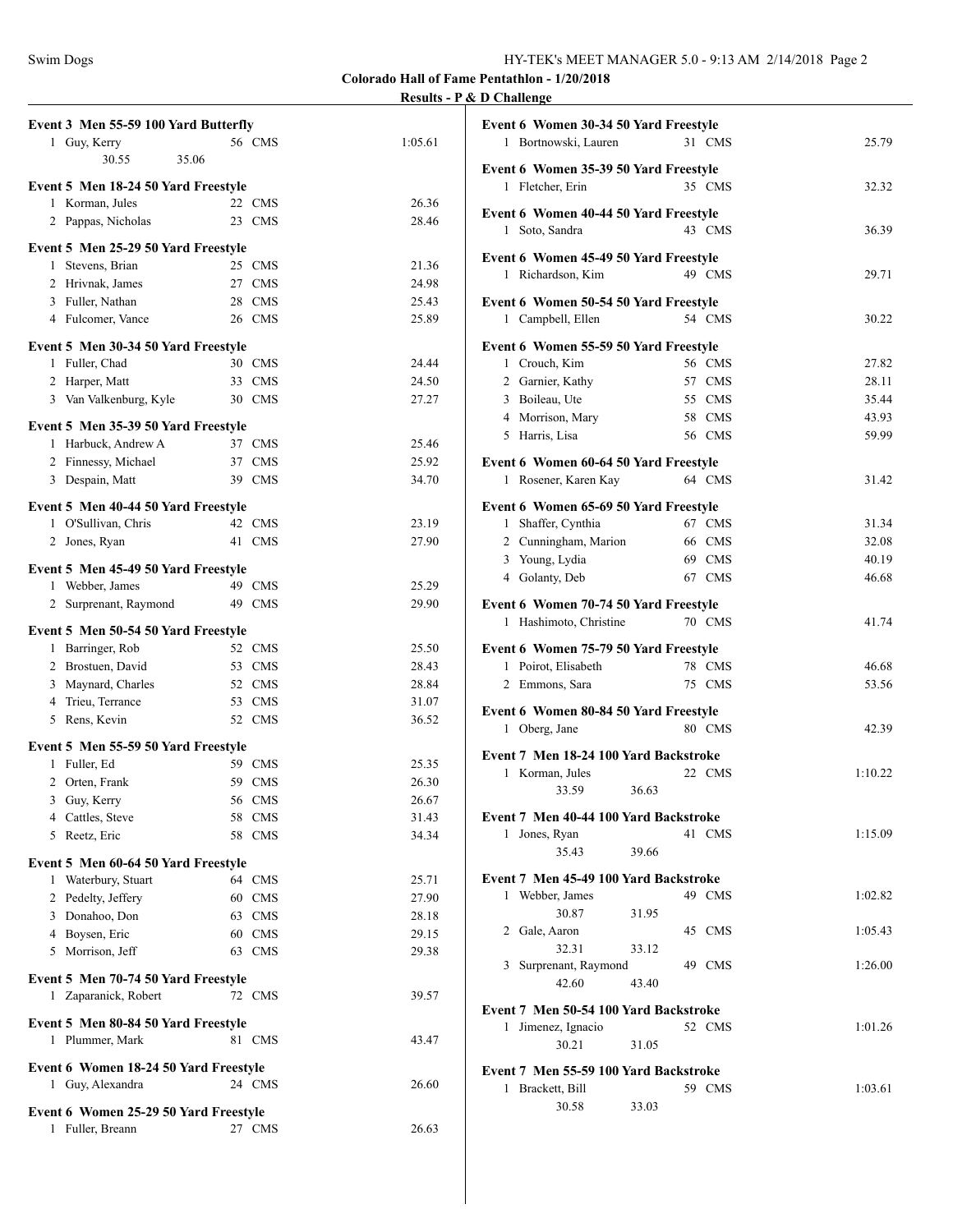|                                                               |        | KGulls - 1 & D |    |
|---------------------------------------------------------------|--------|----------------|----|
| Event 7 Men 60-64 100 Yard Backstroke                         |        |                |    |
| 1 Benson, Stan                                                | 64 CMS | 1:28.08        | E١ |
| 43.83<br>44.25                                                |        |                |    |
| 2 McDonough, Jim                                              | 62 CMS | 1:38.99        | E١ |
| 48.49<br>50.50                                                |        |                |    |
| Event 8 Women 55-59 100 Yard Backstroke                       |        |                |    |
| 1 Townley, Antoinette                                         | 57 CMS | 1:58.95        |    |
| 57.61<br>1:01.34                                              |        |                | E١ |
| Event 8 Women 65-69 100 Yard Backstroke                       |        |                |    |
| 1 Shaffer, Cynthia                                            | 67 CMS | 1:20.19        | E١ |
| 39.10<br>41.09                                                |        |                |    |
| Event 9 Men 18-24 50 Yard Breaststroke                        |        |                |    |
| 1 Pappas, Nicholas                                            | 23 CMS | 33.92          | E١ |
|                                                               |        |                |    |
| Event 9 Men 25-29 50 Yard Breaststroke                        |        |                |    |
| 1 Fuller, Nathan                                              | 28 CMS | 35.64          |    |
| Event 9 Men 30-34 50 Yard Breaststroke                        |        |                |    |
| 1 Van Valkenburg, Kyle                                        | 30 CMS | 36.98          |    |
|                                                               |        |                |    |
| Event 9 Men 35-39 50 Yard Breaststroke<br>1 Harbuck, Andrew A | 37 CMS | 31.89          | E١ |
| 2 Finnessy, Michael                                           | 37 CMS | 33.86          |    |
| --- Nelson, Mark                                              | 36 CMS | DQ             |    |
|                                                               |        |                |    |
| Event 9 Men 50-54 50 Yard Breaststroke                        |        |                |    |
| 1 Brostuen, David                                             | 53 CMS | 35.36          | E١ |
| 2 Trieu, Terrance                                             | 53 CMS | 39.37          |    |
| 3 Rens, Kevin                                                 | 52 CMS | 57.37          |    |
| Event 9 Men 55-59 50 Yard Breaststroke                        |        |                |    |
| 1 Fuller, Ed                                                  | 59 CMS | 31.90          |    |
| 2 Orten, Frank                                                | 59 CMS | 34.58          | E١ |
| 3 Cattles, Steve                                              | 58 CMS | 58.62          |    |
| Event 9 Men 60-64 50 Yard Breaststroke                        |        |                |    |
| 1 Waterbury, Stuart                                           | 64 CMS | 32.41          |    |
| 2 Morrison, Jeff                                              | 63 CMS | 40.62          | E١ |
| 3 Boysen, Eric                                                | 60 CMS | 41.08          |    |
|                                                               |        |                |    |
| Event 9 Men 70-74 50 Yard Breaststroke                        |        |                |    |
| 1 Carney, Kent                                                | 70 CMS | 37.25          |    |
| 2 Zaparanick, Robert                                          | 72 CMS | 46.47          | E١ |
| Event 10 Women 18-24 50 Yard Breaststroke                     |        |                |    |
| 1 Guy, Alexandra                                              | 24 CMS | 38.60          |    |
| Event 10 Women 25-29 50 Yard Breaststroke                     |        |                | E١ |
| 1 Fuller, Breann                                              | 27 CMS | 37.23          |    |
|                                                               |        |                |    |
| Event 10 Women 40-44 50 Yard Breaststroke                     |        |                |    |
| 1 Soto, Sandra                                                | 43 CMS | 50.84          |    |
| Event 10 Women 55-59 50 Yard Breaststroke                     |        |                | E١ |
| 1 Crouch, Kim                                                 | 56 CMS | 35.59          |    |
| 2 Morrison, Mary                                              | 58 CMS | 54.79          |    |
| Event 10 Women 60-64 50 Yard Breaststroke                     |        |                |    |
| 1 Rosener, Karen Kay                                          | 64 CMS | 41.86          |    |
|                                                               |        |                |    |
| Event 10 Women 65-69 50 Yard Breaststroke                     |        |                |    |
| 1 Golanty, Deb                                                | 67 CMS | 50.21          |    |
|                                                               |        |                |    |

|   | D Chanchge                                |       |    |            |         |
|---|-------------------------------------------|-------|----|------------|---------|
|   | 2 Young, Lydia                            |       |    | 69 CMS     | 57.14   |
|   | Event 10 Women 70-74 50 Yard Breaststroke |       |    |            |         |
|   | 1 Hashimoto, Christine                    |       |    | 70 CMS     | 54.78   |
|   | Event 10 Women 75-79 50 Yard Breaststroke |       |    |            |         |
|   | 1 Poirot, Elisabeth                       |       |    | 78 CMS     | 54.72   |
|   | 2 Emmons, Sara                            |       |    | 75 CMS     | 1:22.88 |
|   | Event 10 Women 80-84 50 Yard Breaststroke |       |    |            |         |
|   | 1 Oberg, Jane                             |       |    | 80 CMS     | 54.42   |
|   | Event 11 Men 18-24 100 Yard Freestyle     |       |    |            |         |
|   | 1 Korman, Jules                           |       |    | 22 CMS     | 1:00.10 |
|   | 28.53                                     | 31.57 |    |            |         |
|   | Event 11 Men 25-29 100 Yard Freestyle     |       |    |            |         |
| 1 | Stevens, Brian                            |       |    | 25 CMS     | 48.80   |
|   | 23.30                                     | 25.50 |    |            |         |
|   | 2 Hrivnak, James                          |       |    | 27 CMS     | 56.14   |
|   | 26.67                                     | 29.47 |    |            |         |
|   |                                           |       |    |            |         |
|   | 3 Fulcomer, Vance                         |       |    | 26 CMS     | 59.19   |
|   | 27.19                                     | 32.00 |    |            |         |
|   | Event 11 Men 30-34 100 Yard Freestyle     |       |    |            |         |
| 1 | Harper, Matt                              |       |    | 33 CMS     | 55.40   |
|   | 26.98                                     | 28.42 |    |            |         |
|   | 2 Van Valkenburg, Kyle                    |       |    | 30 CMS     | 1:00.64 |
|   | 29.44                                     | 31.20 |    |            |         |
|   |                                           |       |    |            |         |
|   | Event 11 Men 35-39 100 Yard Freestyle     |       |    |            |         |
|   | 1 Finnessy, Michael                       |       |    | 37 CMS     | 1:01.73 |
|   | 28.16                                     | 33.57 |    |            |         |
|   | 2 Nelson, Mark                            |       |    | 36 CMS     | 1:10.31 |
|   | 1:10.36                                   |       |    |            |         |
|   | Event 11 Men 40-44 100 Yard Freestyle     |       |    |            |         |
|   | 1 Jones, Ryan                             |       |    | 41 CMS     | 1:00.13 |
|   | 28.11                                     | 32.02 |    |            |         |
|   |                                           |       |    |            |         |
|   | Event 11 Men 45-49 100 Yard Freestyle     |       |    |            |         |
|   | 1 Gale, Aaron                             |       |    | 45 CMS     | 53.57   |
|   | 25.83                                     | 27.74 |    |            |         |
|   | 2 Surprenant, Raymond                     |       |    | 49 CMS     | 1:09.74 |
|   | 33.07                                     | 36.67 |    |            |         |
|   | Event 11 Men 50-54 100 Yard Freestyle     |       |    |            |         |
|   | 1 Barringer, Rob                          |       |    | 52 CMS     | 56.07   |
|   |                                           |       |    |            |         |
|   | 27.15                                     | 28.92 |    |            |         |
|   | Event 11 Men 55-59 100 Yard Freestyle     |       |    |            |         |
| 1 | Guy, Kerry                                |       |    | 56 CMS     | 57.00   |
|   | 27.61                                     | 29.39 |    |            |         |
|   | 2 Reetz, Eric                             |       |    | 58 CMS     | 1:20.90 |
|   | 1:21.08                                   |       |    |            |         |
|   |                                           |       |    |            |         |
|   | Event 11 Men 60-64 100 Yard Freestyle     |       |    | 64 CMS     |         |
| 1 | Waterbury, Stuart                         |       |    |            | 58.32   |
|   | 27.44                                     | 30.88 |    |            |         |
| 2 | Donahoo, Don                              |       | 63 | <b>CMS</b> | 1:04.41 |
|   | 30.68                                     | 33.73 |    |            |         |
| 3 | McDonough, Jim                            |       |    | 62 CMS     | 1:17.81 |
|   | 37.34                                     | 40.47 |    |            |         |
|   |                                           |       |    |            |         |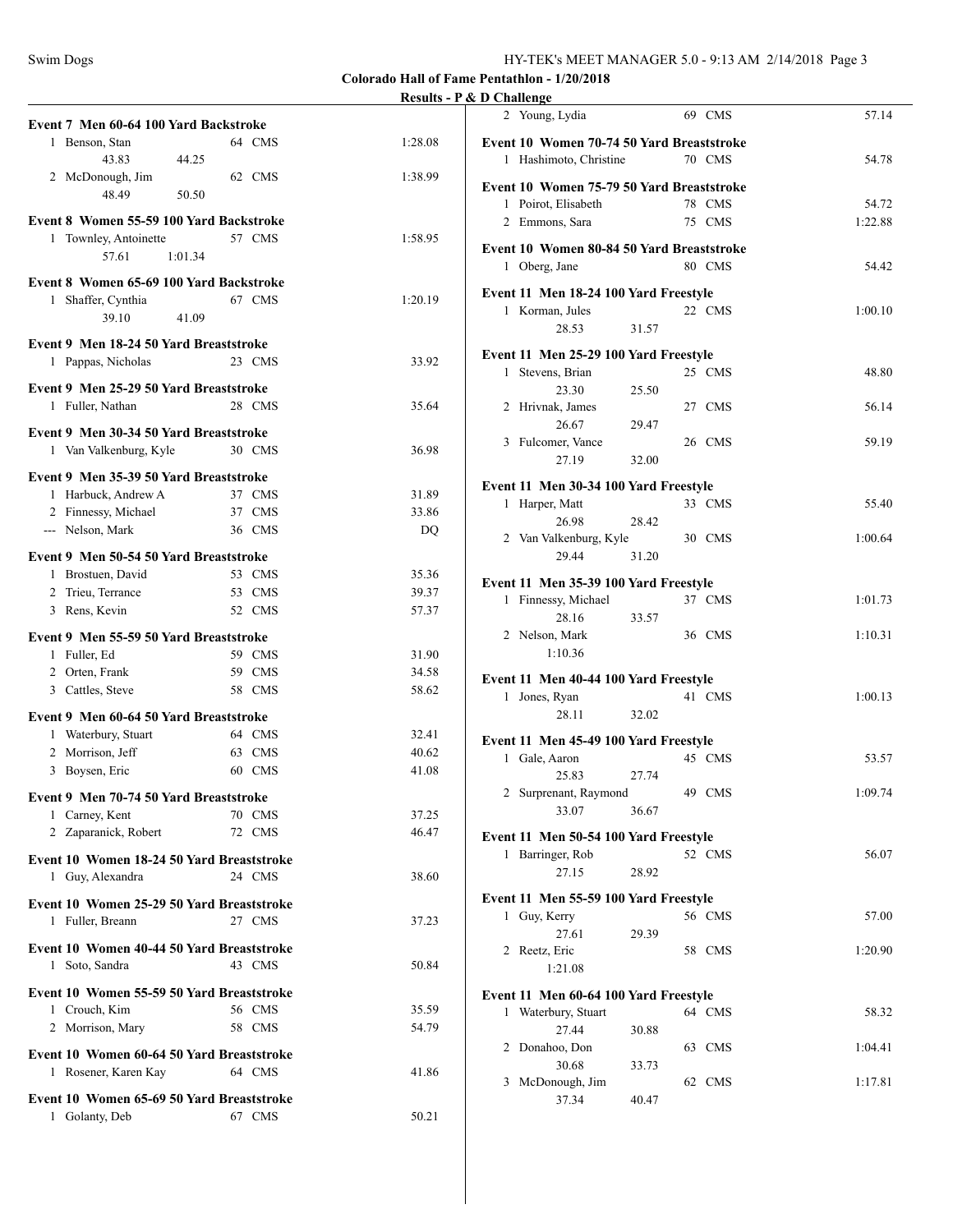|                                                                       |         | $\alpha$ D $\alpha$ manth <sub><math>\alpha</math></sub>                |         |
|-----------------------------------------------------------------------|---------|-------------------------------------------------------------------------|---------|
| Event 12 Women 18-24 100 Yard Freestyle<br>1 Guy, Alexandra<br>24 CMS | 59.81   | Event 13 Men 70-74 50 Yard Backstroke<br>1 Zaparanick, Robert<br>72 CMS | 51.18   |
| 28.57<br>31.24                                                        |         | Event 14 Women 25-29 50 Yard Backstroke                                 |         |
| Event 12 Women 30-34 100 Yard Freestyle                               |         | 1 Fuller, Breann<br>27 CMS                                              | 29.59   |
| 1 Bortnowski, Lauren<br>31 CMS                                        | 56.13   |                                                                         |         |
| 27.12<br>29.01                                                        |         | Event 14 Women 30-34 50 Yard Backstroke                                 |         |
|                                                                       |         | 1 Bortnowski, Lauren<br>31 CMS                                          | 31.04   |
| Event 12 Women 35-39 100 Yard Freestyle                               |         |                                                                         |         |
| 1 Fletcher, Erin<br>35 CMS                                            | 1:13.72 | Event 14 Women 40-44 50 Yard Backstroke                                 |         |
| 34.36<br>39.36                                                        |         | 1 Soto, Sandra<br>43 CMS                                                | 52.27   |
|                                                                       |         | Event 14 Women 45-49 50 Yard Backstroke                                 |         |
| Event 12 Women 45-49 100 Yard Freestyle                               |         | 49 CMS<br>1 Richardson, Kim                                             | 47.55   |
| 1 Richardson, Kim<br>49 CMS                                           | 1:05.58 |                                                                         |         |
| 31.46<br>34.12                                                        |         | Event 14 Women 50-54 50 Yard Backstroke                                 |         |
| Event 12 Women 55-59 100 Yard Freestyle                               |         | 1 Campbell, Ellen<br>54 CMS                                             | 38.16   |
| 57 CMS<br>1 Garnier, Kathy                                            | 1:02.22 | Event 14 Women 55-59 50 Yard Backstroke                                 |         |
| 31.68<br>30.54                                                        |         | 1 Boileau, Ute<br>55 CMS                                                |         |
| 57 CMS<br>2 Townley, Antoinette                                       | 1:25.55 |                                                                         | 45.04   |
|                                                                       |         | 2 Morrison, Mary<br>58 CMS                                              | 58.23   |
| 42.54<br>43.01                                                        |         | Event 14 Women 65-69 50 Yard Backstroke                                 |         |
| Event 12 Women 65-69 100 Yard Freestyle                               |         | 1 Shaffer, Cynthia<br>67 CMS                                            | 36.30   |
| 1 Shaffer, Cynthia<br>67 CMS                                          | 1:09.82 | 2 Young, Lydia<br>69 CMS                                                | 1:05.41 |
| 33.33<br>36.49                                                        |         |                                                                         |         |
|                                                                       |         | Event 14 Women 70-74 50 Yard Backstroke                                 |         |
| Event 12 Women 75-79 100 Yard Freestyle                               |         | 1 Hashimoto, Christine<br>70 CMS                                        | 49.27   |
| 1 Emmons, Sara<br>75 CMS                                              | 1:54.20 |                                                                         |         |
| 56.88<br>57.32                                                        |         | Event 14 Women 75-79 50 Yard Backstroke                                 |         |
| Event 13 Men 25-29 50 Yard Backstroke                                 |         | 1 Poirot, Elisabeth<br>78 CMS                                           | 56.71   |
| 1 Fuller, Nathan<br>28 CMS                                            | 27.42   | --- Emmons, Sara<br>75 CMS                                              | DQ      |
| --- Hrivnak, James<br>27 CMS                                          |         | Event 14 Women 80-84 50 Yard Backstroke                                 |         |
|                                                                       | DQ      | 1 Oberg, Jane<br>80 CMS                                                 | 53.58   |
| Event 13 Men 30-34 50 Yard Backstroke                                 |         |                                                                         |         |
| 1 Van Valkenburg, Kyle<br>30 CMS                                      | 36.74   | Event 15 Men 45-49 100 Yard Breaststroke                                |         |
|                                                                       |         | 1 Gale, Aaron<br>45 CMS                                                 | 1:18.97 |
| Event 13 Men 35-39 50 Yard Backstroke                                 |         | 41.39<br>37.58                                                          |         |
| 1 Finnessy, Michael<br>37 CMS                                         | 35.07   | Event 15 Men 60-64 100 Yard Breaststroke                                |         |
| 2 Nelson, Mark<br>36 CMS                                              | 39.52   | 64 CMS                                                                  | 1:13.38 |
| 3 Despain, Matt<br>39 CMS                                             | 47.88   | 1 Waterbury, Stuart                                                     |         |
| Event 13 Men 40-44 50 Yard Backstroke                                 |         | 38.70<br>34.68                                                          |         |
| 1 O'Sullivan, Chris<br>42 CMS                                         | 26.26   | --- McDonough, Jim<br>62 CMS                                            | DQ.     |
|                                                                       |         | 45.29<br>51.63                                                          |         |
| Event 13 Men 45-49 50 Yard Backstroke                                 |         | Event 16 Women 35-39 100 Yard Breaststroke                              |         |
| 1 Webber, James<br>49 CMS                                             | 28.79   | --- Fletcher, Erin<br>35 CMS                                            | DQ.     |
| 2 Surprenant, Raymond<br>49 CMS                                       | 37.21   | 40.46<br>46.02                                                          |         |
|                                                                       |         |                                                                         |         |
| Event 13 Men 50-54 50 Yard Backstroke                                 |         | Event 16 Women 55-59 100 Yard Breaststroke                              |         |
| 1 Trieu, Terrance<br>53 CMS                                           | 41.66   | 1 Crouch, Kim<br>56 CMS                                                 | 1:18.28 |
| 2 Rens, Kevin<br>52 CMS                                               | 52.70   | 37.29<br>40.99                                                          |         |
| Event 13 Men 55-59 50 Yard Backstroke                                 |         | Event 16 Women 65-69 100 Yard Breaststroke                              |         |
| 59 CMS<br>1 Brackett, Bill                                            | 29.56   | 1 Golanty, Deb<br>67 CMS                                                | 1:54.74 |
| 59 CMS<br>2 Fuller, Ed                                                | 32.66   |                                                                         |         |
| 3 Guy, Kerry<br>56 CMS                                                | 32.90   | Event 17 Men 25-29 50 Yard Butterfly                                    |         |
| 4 Orten, Frank<br>59 CMS                                              | 32.91   | 1 Stevens, Brian<br>25 CMS                                              | 23.35   |
|                                                                       |         | 2 Fuller, Nathan<br>28 CMS                                              | 28.08   |
| Event 13 Men 60-64 50 Yard Backstroke                                 |         |                                                                         |         |
| 1 Boysen, Eric<br>60 CMS                                              | 36.81   | Event 17 Men 30-34 50 Yard Butterfly                                    |         |
| 2 Morrison, Jeff<br>63 CMS                                            | 38.30   | 1 Harper, Matt<br>33 CMS                                                | 26.41   |
| 3 Benson, Stan<br>64 CMS                                              | 39.36   | 2 Fuller, Chad<br>30 CMS                                                | 26.73   |
|                                                                       |         | 3 Van Valkenburg, Kyle<br>30 CMS                                        | 31.91   |
|                                                                       |         |                                                                         |         |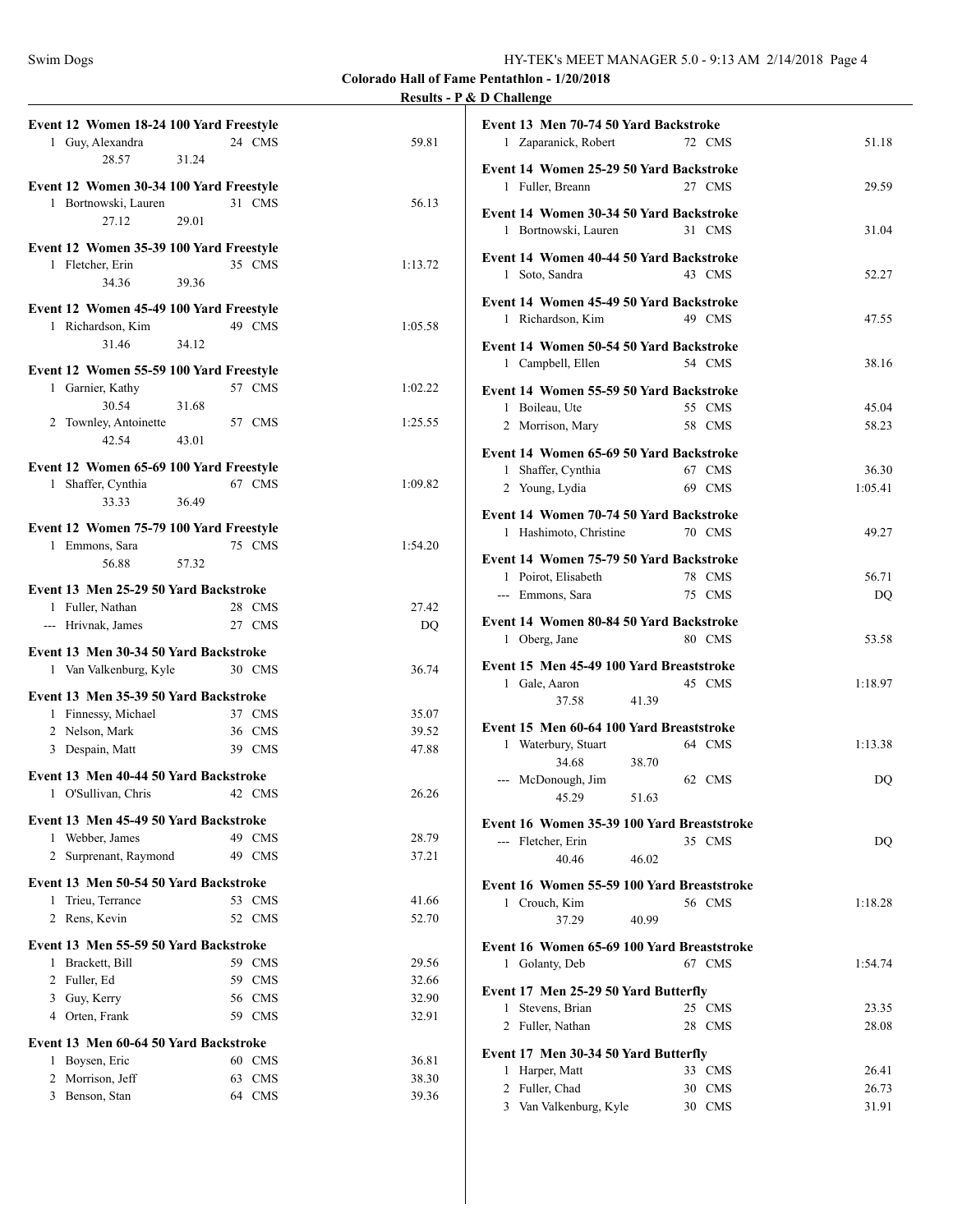| Event 17 Men 35-39 50 Yard Butterfly                           |                  |                |
|----------------------------------------------------------------|------------------|----------------|
| 1 Finnessy, Michael                                            | 37 CMS           | 30.33          |
| 2 Nelson, Mark                                                 | 36 CMS           | 41.41          |
| Event 17 Men 40-44 50 Yard Butterfly                           |                  |                |
| 1 O'Sullivan, Chris                                            | 42 CMS           | 24.48          |
| Event 17 Men 45-49 50 Yard Butterfly                           |                  |                |
| 1 Webber, James                                                | 49 CMS           | 26.44          |
| 2 Surprenant, Raymond                                          | 49 CMS           | 36.40          |
|                                                                |                  |                |
| Event 17 Men 50-54 50 Yard Butterfly                           | 53 CMS           |                |
| 1 Brostuen, David<br>2 Maynard, Charles                        | 52 CMS           | 30.77<br>31.82 |
| 3 Trieu, Terrance                                              | 53 CMS           | 35.29          |
| 4 Rens, Kevin                                                  | 52 CMS           | 44.21          |
|                                                                |                  |                |
| Event 17 Men 55-59 50 Yard Butterfly                           |                  |                |
| 1 Fuller, Ed                                                   | 59 CMS<br>56 CMS | 27.24          |
| 2 Guy, Kerry<br>3 Orten, Frank                                 | 59 CMS           | 28.96<br>29.51 |
| 4 Brackett, Bill                                               | 59 CMS           | 30.20          |
| 5 Reetz, Eric                                                  | 58 CMS           | 39.51          |
|                                                                |                  |                |
| Event 17 Men 60-64 50 Yard Butterfly                           |                  |                |
| 1 Boysen, Eric                                                 | 60 CMS           | 34.28          |
| 2 Morrison, Jeff                                               | 63 CMS           | 38.47          |
| 3 Pedelty, Jeffery                                             | 60 CMS           | 46.22          |
| Event 18 Women 18-24 50 Yard Butterfly                         |                  |                |
| 1 Guy, Alexandra                                               | 24 CMS           | 32.68          |
| Event 18 Women 25-29 50 Yard Butterfly                         |                  |                |
| 1 Fuller, Breann                                               | 27 CMS           | 28.61          |
| Event 18 Women 30-34 50 Yard Butterfly                         |                  |                |
| 1 Bortnowski, Lauren                                           | 31 CMS           | 29.63          |
|                                                                |                  |                |
| Event 18 Women 45-49 50 Yard Butterfly                         |                  |                |
| 1 Richardson, Kim                                              | 49 CMS           | 36.37          |
| Event 18 Women 50-54 50 Yard Butterfly                         |                  |                |
| 1 Campbell, Ellen                                              | 54 CMS           | 33.49          |
| Event 18 Women 55-59 50 Yard Butterfly                         |                  |                |
| 1 Crouch, Kim                                                  | 56 CMS           | 32.17          |
| $\overline{2}$<br>Boileau, Ute                                 | 55 CMS           | 41.13          |
| Townley, Antoinette<br>3                                       | 57 CMS           | 51.65          |
| Morrison, Mary<br>$\overline{4}$                               | 58 CMS           | 59.08          |
| Harris, Lisa<br>5                                              | 56 CMS           | 1:18.08        |
| Event 18 Women 60-64 50 Yard Butterfly                         |                  |                |
| 1 Rosener, Karen Kay                                           | 64 CMS           | 34.32          |
|                                                                |                  |                |
| Event 18 Women 65-69 50 Yard Butterfly<br>1 Cunningham, Marion | 66 CMS           | 36.41          |
| Young, Lydia<br>$\overline{2}$                                 | 69 CMS           | 48.61          |
| Golanty, Deb<br>3                                              | 67 CMS           | 51.55          |
|                                                                |                  |                |
| Event 18 Women 70-74 50 Yard Butterfly                         |                  |                |
| Hashimoto, Christine<br>1                                      | 70 CMS           | 56.17          |
| Event 18 Women 75-79 50 Yard Butterfly                         |                  |                |
| Poirot, Elisabeth<br>1                                         | 78<br><b>CMS</b> | 1:02.50        |
| $\overline{2}$<br>Emmons, Sara                                 | <b>CMS</b><br>75 | 1:31.25        |

| Event 18 Women 80-84 50 Yard Butterfly |         |         |       |         |
|----------------------------------------|---------|---------|-------|---------|
| 1 Oberg, Jane                          |         | 80 CMS  |       | 51.18   |
| <b>Event 19 Men 25-29 200 Yard IM</b>  |         |         |       |         |
| 1 Hrivnak, James                       |         | 27 CMS  |       | 2:20.89 |
| 30.33                                  | 34.01   | 41.86   | 34.69 |         |
| Event 19 Men 45-49 200 Yard IM         |         |         |       |         |
| Gale, Aaron<br>1                       |         | 45 CMS  |       | 2:24.65 |
| 29.59                                  | 37.19   | 44.48   | 33.39 |         |
| Event 19 Men 50-54 200 Yard IM         |         |         |       |         |
| 1 Jimenez, Ignacio                     |         | 52 CMS  |       | 2:11.70 |
| 29.22                                  | 33.69   | 38.72   | 30.07 |         |
| 2 Wachendorf, Mark                     |         | 52 CMS  |       | 2:15.70 |
| 28.17                                  | 36.54   | 38.90   | 32.09 |         |
| Barringer, Rob<br>3                    |         | 52 CMS  |       | 2:25.52 |
| 30.78                                  | 37.00   | 44.28   | 33.46 |         |
| <b>Event 19 Men 60-64 200 Yard IM</b>  |         |         |       |         |
| 1 McDonough, Jim                       |         | 62 CMS  |       | 3:26.64 |
| 45.13                                  | 57.15   | 57.46   | 46.90 |         |
| Event 19 Men 80-84 200 Yard IM         |         |         |       |         |
| Plummer, Mark<br>$\mathbf{1}$          |         | 81 CMS  |       | 4:34.54 |
| 1:07.00                                | 1:10.15 | 1:18.41 | 58.98 |         |
| Event 20 Women 30-34 200 Yard IM       |         |         |       |         |
| 1 Bortnowski, Lauren                   |         | 31 CMS  |       | 2:39.72 |
| 32.50                                  | 40.72   | 51.63   | 34.87 |         |
| Event 20 Women 40-44 200 Yard IM       |         |         |       |         |
| Soto, Sandra<br>1                      |         | 43 CMS  |       | 3:37.72 |
| 51.78                                  | 58.24   | 1:02.80 | 44.90 |         |